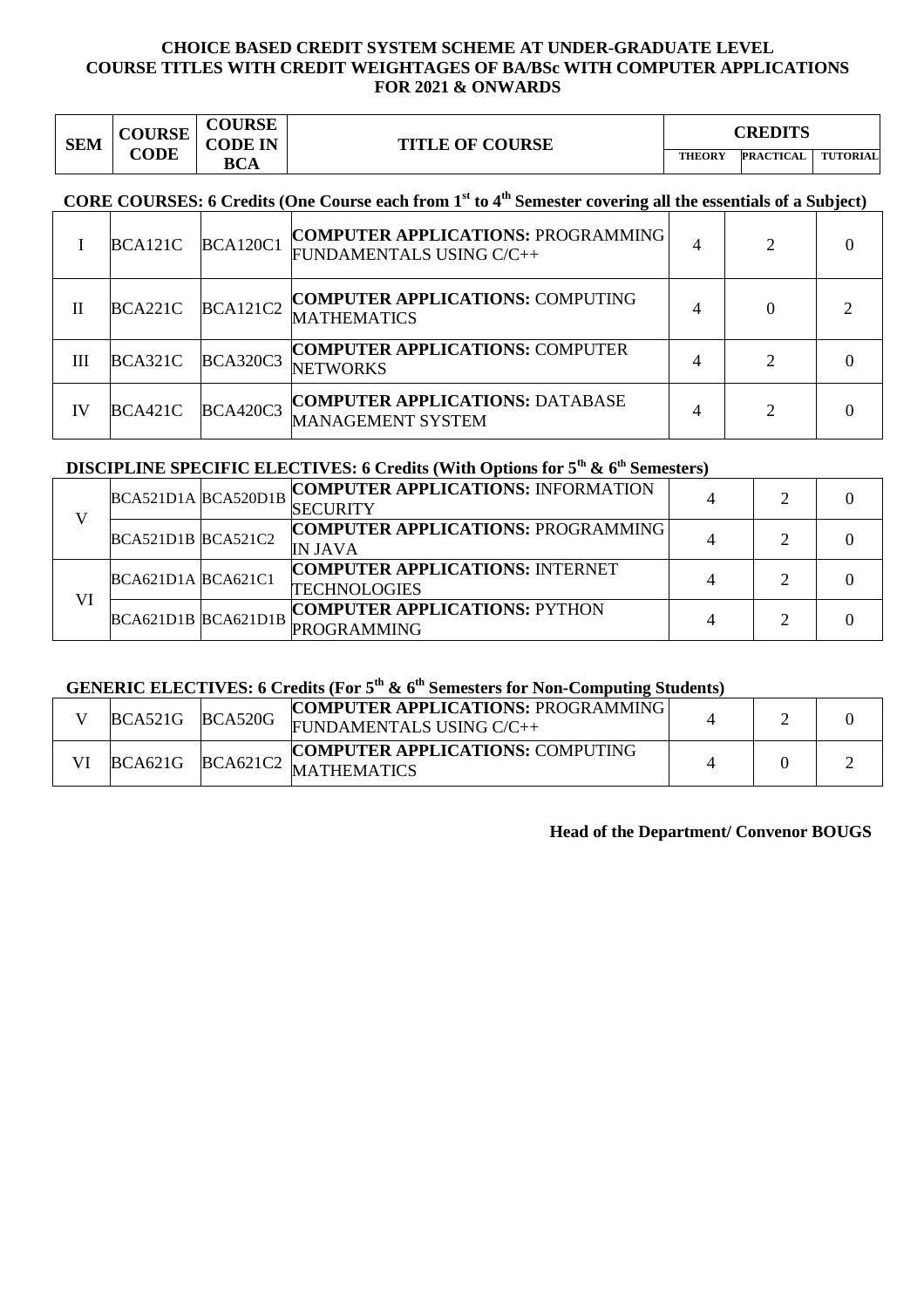#### **BA / BSc 1st SEMESTER DSC / CORE-1 BCA121C1: COMPUTER APPLICATIONS:** PROGRAMMING FUNDAMENTALS USING C/C++ **CREDITS: THEORY: 4, PRACTICAL: 2**

#### **THEORY: 60 LECTURES (CREDITS: 4)**

UNIT-I

- 1. **Introduction to C (5 Lectures)** History of C, Overview of Programming, Using main() function, Compiling and Executing Simple Programs in C.
- 2. **Data Types, Variables, Constants, Operators and Basic I/O (5 Lectures)** Declaring, Defining and Initializing Variables, Scope of Variables, Using Named Constants, Keywords, Data Types, Casting of Data Types, Operators (Arithmetic, Logical and Bitwise), Using Comments in programs, Character I/O (getc, getchar, putc, putcharetc), Formatted and Console I/O (printf(), scanf(), Using Basic Header Files (stdio.h, conio.hetc).
- 3. **Expressions, Conditional Statements and Iterative Statements (5 Lectures)** Simple Expressions in C (including Unary Operator Expressions, Binary Operator Expressions), Understanding Operators Precedence in Expressions, Conditional Statements (if construct, switchcase construct), Understanding syntax and utility of Iterative Statements (while, do-while, and for loops), Use of break and continue in Loops, Using Nested Statements (Conditional as well as Iterative)

#### UNIT-II

4. **Functions and Arrays (10 Lectures):** Utility of functions, Call by Value, Call by Reference, Functions returning value, Void functions, Inline Functions, Return data type of functions, Functions parameters,

Differentiating between Declaration and Definition of Functions, Command Line Arguments/Parameters in Functions, Functions with variable number of Arguments. Creating and Using One Dimensional Arrays ( Declaring and Defining an Array, Initializing an Array, Accessing individual elements in an Array, Manipulating array elements using loops), Use Various types of arrays (integer, float and character arrays / Strings) Two dimensional Arrays (Declaring, Defining and Initializing Two Dimensional Array, Working with Rows and Columns)', Introduction to Multi-dimensional arrays

5. **Derived Data Types (Structures and Unions) (5 Lectures)** Understanding utility of structures and unions, Declaring, initializing and using simple structures and unions, Manipulating individual members of structures and unions, Array of Structures, Individual data members as structures, Passing and returning structures from functions, Structure with union as members, Union with structures as members.

## UNIT-III

- 6. **Pointers and References in C (9 Lectures)** Understanding a Pointer Variable, Simple use of Pointers (Declaring and Dereferencing Pointers to simple variables), Pointers to Pointers, Pointers to structures, Problems with Pointers, Passing pointers as function arguments, Returning a pointer from a function, using arrays as pointers, Passing arrays to functions. Pointers vs. References, Declaring and initializing references, using references as function arguments and function return values
- 7. **Memory Allocation in C (6 Lectures)** Differentiating between static and dynamic memory allocation, use of malloc, calloc and free functions, use of new and delete operators, storage of variables in static and dynamic memory allocation

# UNIT-IV

- 8. **File I/O, Preprocessor Directives (5 Lectures)** Opening and closing a file (use of fstream header file, ifstream, ofstream and fstream classes), Reading and writing Text Files, Using put(), get(), read() and writeQ functions, Random access in files, Understanding the Preprocessor Directives (#include, #define, #error, #if, #else, #elif, #endif, #ifdef, #ifhdef and #undef), Macros
- 9. **Introduction to C++ (10 Lectures)** Principles of Object-Oriented Programming, Defining & Using Classes, Class Constructors, Constructor Overloading, Class Variables &Functions, Objects as parameters, specifying the Protected and Private Access, Copy Constructors.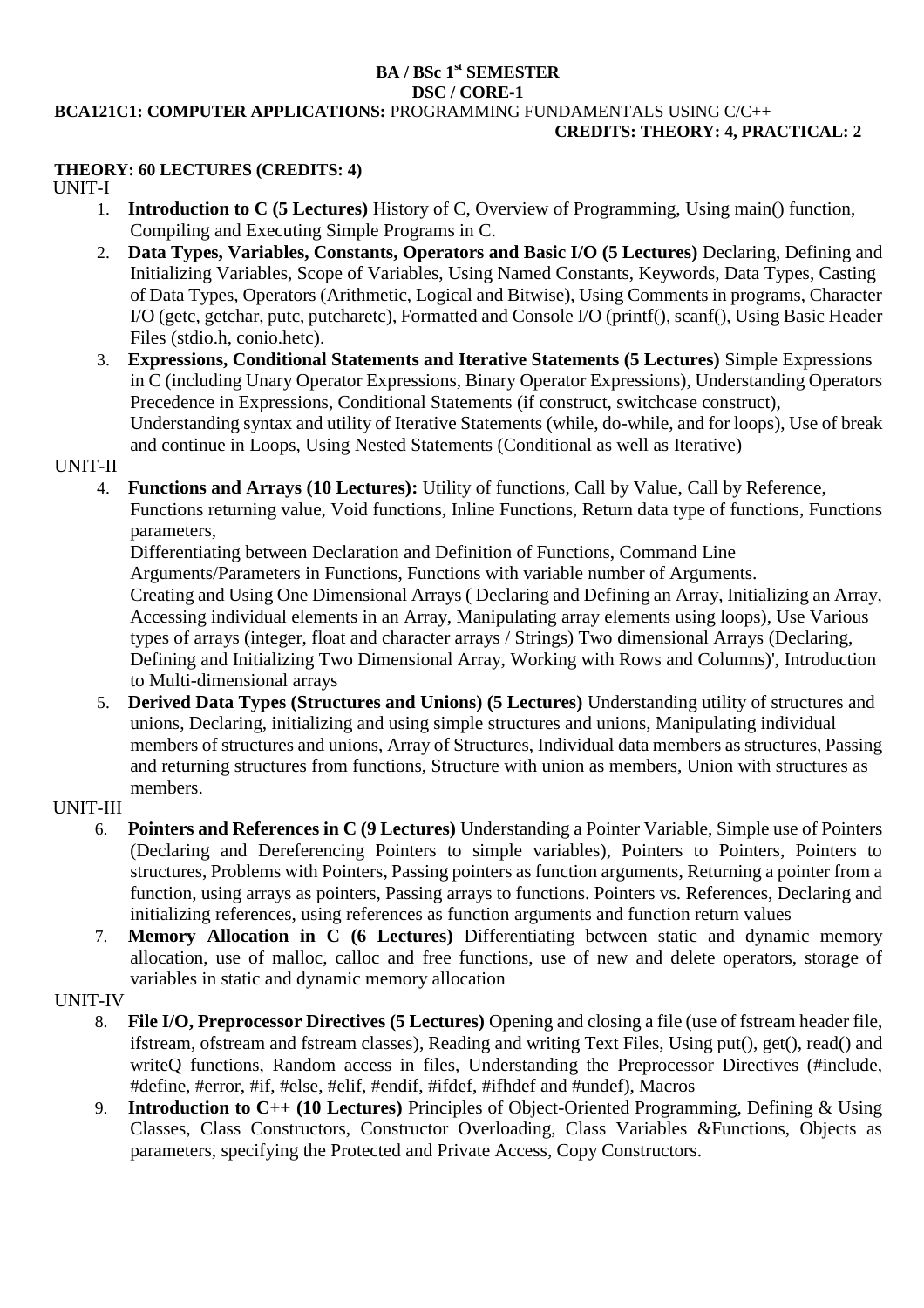## **REFERENCE BOOKS**

- 1. HerbtzSchlldt, "C++: The Complete Reference" , Fourth Edition, McGraw Hill.2003 th
- 2. BjameStron strep, "The C++ Programming Language", 4 Edition, Addison-Wesley, 2013.
- 3. "Programming  $\sim$  Principles mid Practice using C++". 2nd Edition, Addison-Wesley 2014.
- 4. E Balaguruswamy, "Object Oriented Programming with C++", Tata McGraw-Hill Education, 2008.
- 5. Paul Deitel, Harn/ey Deitel, ''C++ How to Program", 8th Edition, Prentice Hall, 2011.
- 6. John R, Hubbard , "Programming with C++", Schaum's Series , 2nd Edition, 2000.
- 7. Andrew Koem , Barbara, E , Moo , "Accelerated C++", Published by Addison-Wesley, 2000.
- 8. Scott Meyes, "fffcctive C++", 3d Edition, Published by Addison-Wesley, 2005.
- 9. Harry, H. Chaudhaly, "Head First C++ Programming: The Definitive Beginner's Guide", First Create space Inc, O-D Publishing, LLC USA.2014
- 10. Walter Savitch, "Problem Solving with C++", Pearson Education, 2007.
- 11. Stadey B. Lippmarn JoseeLajoie, Barbara E. Moo, "C++ Primer". Published by Addison Wesley. 5th Edition, 2012

# **PRACTICAL BCA121C1: LAB: PROGRAMMING FUNDAMENTALS USING C/C++**

## **PRACTICAL: 60 LECTURES (CREDITS: 2)**

- 1. WAP to print the sum and product of digits of an integer.
- 2. WAP to reverse a number.
- 3. WAP to compute the sum of the first n terms of the following series  $S = 1 + 1/2 + 1/3 + 1/4 +$
- 4. WAP to compute the sum of the first n terms of the following series  $S = 1-2+3-4+5$
- 5. Write a function that checks whether a given string is Palindrome or not. Use this function to find whether the string entered by user is Palindrome or not.
- 6. Write a function to find whether a given no. is prime or not. Use the same to the prime numbers eess than 100.
- 8. WAP to compute the factors of a given number.
- 9. Write a macro that swaps two numbers, WAP to use it.
- 10. WAP to print a triangle of stars as follows (take number of lines from user):
- 11. WAP to perform following actions on an array entered by the user:
	- i) Print the even-valued elements
	- ii) Print the odd-valued elements
	- iii)Calculate and print the sum and average of the elements of array
	- iv) Print the maximum and minimum element of array
	- v) Remove the duplicates from the array
	- vi) Print the array in reverse order

The program should present a menu to the user and ask for one of the options. The menu should also include options to re-enter array and to quit the program.

- 12. WAP that prints a table indicating the number of occurrences of each alphabet in the text entered as command line arguments.
- 13. Write a program that swaps two numbers using pointers.
- 14. Write a program in which a function is passed address of two variables and then alter its contents.
- 15. Write a program which takes the radius of a circle as input from the user, passes it to another function that computes the area and the circumference of the circle and displays the value of area and circumference from the main() function.

Write a program to find sum of n elements entered by the user. To write this program, allocate memory dynamically using malloc() *I* calloc() functions or new operator.

- 16. Write a menu driven programme to perform following operations on strings:
	- a) Show address of each character in string
	- b) Concatenate two strings without using strcat function.
	- c) Concatenate two strings using strcat function.
	- d) Compare two stirngs
	- e) Calculate length Of the string (use pointers)
	- f) Convert all lowercase characters to uppercase
	- g) Convert all uppercase characters to lowercase